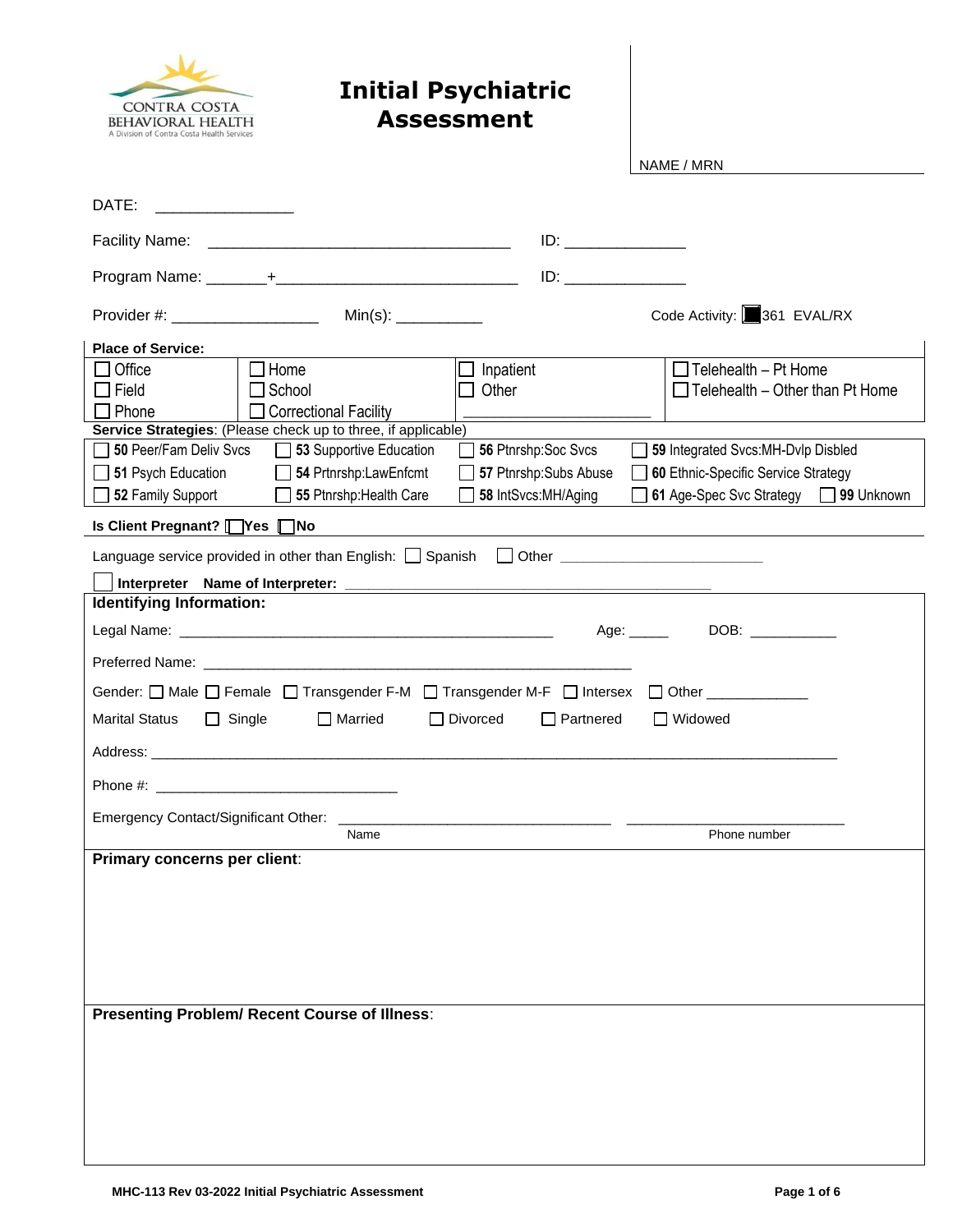

| Client and Family Strengths (Positive factors to facilitate treatment e.g. faith, resilience, etc.):                                                                                                                    |  |  |  |  |  |
|-------------------------------------------------------------------------------------------------------------------------------------------------------------------------------------------------------------------------|--|--|--|--|--|
|                                                                                                                                                                                                                         |  |  |  |  |  |
|                                                                                                                                                                                                                         |  |  |  |  |  |
| Psychiatric History (include hospitalizations and dates, suicide attempts, history of intervention):                                                                                                                    |  |  |  |  |  |
|                                                                                                                                                                                                                         |  |  |  |  |  |
|                                                                                                                                                                                                                         |  |  |  |  |  |
|                                                                                                                                                                                                                         |  |  |  |  |  |
| Psychiatric Medication History (Current and Past, side effects, adherences & outcomes) Current: CNone Past: CNone                                                                                                       |  |  |  |  |  |
|                                                                                                                                                                                                                         |  |  |  |  |  |
|                                                                                                                                                                                                                         |  |  |  |  |  |
|                                                                                                                                                                                                                         |  |  |  |  |  |
| Alcohol/ Drug Use History: (Check all appropriate and provide details.)                                                                                                                                                 |  |  |  |  |  |
| □Unknown □No Current Substance Abuse □No Past Substance Abuse □Currently Clean & Sober for: □>3 Mos. □>1 Yr                                                                                                             |  |  |  |  |  |
| Past<br>Present<br>$\Box$ Present<br>Caffeine<br>Past<br>Alcohol<br><b>Nicotine</b><br>Past<br>Present                                                                                                                  |  |  |  |  |  |
| Past<br>Present<br>$\Box$<br>Past<br>Present<br>Past<br>Present<br>$\Box$<br>Cocaine<br>$\mathsf{L}$<br>Marijuana<br>Amphetamines                                                                                       |  |  |  |  |  |
| Past<br>Past<br>Hallucinogens<br>Present<br>Opiates<br>Present<br>Ecstasy<br>Present<br>Past<br>Past<br>Past<br>Present<br>Present<br>Sedatives<br>Past<br>Present<br>Inhalants<br><b>Energy Drinks</b><br>$\mathsf{L}$ |  |  |  |  |  |
| Past<br>Other:<br>Present<br>$\Box$<br>Specify:                                                                                                                                                                         |  |  |  |  |  |
|                                                                                                                                                                                                                         |  |  |  |  |  |
|                                                                                                                                                                                                                         |  |  |  |  |  |
| Medical History (include illnesses, surgeries, CNS, head injuries):                                                                                                                                                     |  |  |  |  |  |
|                                                                                                                                                                                                                         |  |  |  |  |  |
| BMI: ____________                                                                                                                                                                                                       |  |  |  |  |  |
| Allergies (Meds & Other) / Adverse Reaction: _                                                                                                                                                                          |  |  |  |  |  |

MHC-113 Rev 03-2022 Initial Psychiatric Assessment **Page 2** of 6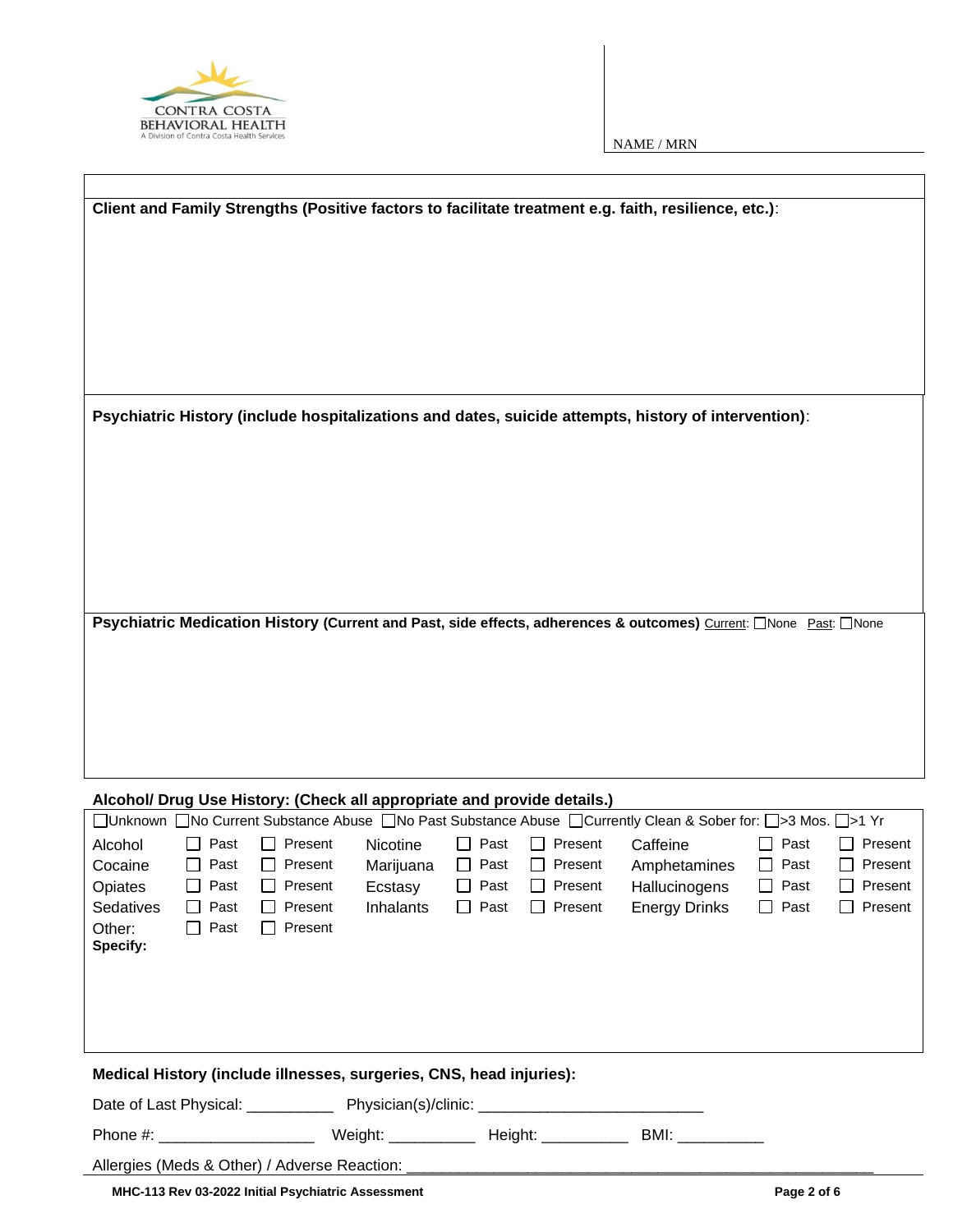

| Active Medical Concerns, History of Hospitalizations/Surgeries:                                                                                         |  |  |  |  |
|---------------------------------------------------------------------------------------------------------------------------------------------------------|--|--|--|--|
|                                                                                                                                                         |  |  |  |  |
|                                                                                                                                                         |  |  |  |  |
|                                                                                                                                                         |  |  |  |  |
| Non-Psych Med/OTC:                                                                                                                                      |  |  |  |  |
|                                                                                                                                                         |  |  |  |  |
| Review of Systems: □ No Significant issues revealed                                                                                                     |  |  |  |  |
| $\square$ GU<br>$\Box$ Gyn<br>$\Box$ ID/HIV<br>$\Box$ CV $\Box$ Renal<br>$\Box$ GI $\Box$ Hepatic<br>$\Box$ CNS<br>□ Metabolic<br>$\Box$ CA $\Box$ PULM |  |  |  |  |
| □ Sexually Active Contraceptive Method ____________________________ □ Risk of Pregnancy<br>$\Box$ Pregnant                                              |  |  |  |  |
| □ Breast-Feeding                                                                                                                                        |  |  |  |  |
|                                                                                                                                                         |  |  |  |  |
| Developmental History (<18):<br><b>Family Psychiatric History:</b>                                                                                      |  |  |  |  |
|                                                                                                                                                         |  |  |  |  |
|                                                                                                                                                         |  |  |  |  |
|                                                                                                                                                         |  |  |  |  |
| Psychosocial History (e.g. education, family, vocational, military, legal):                                                                             |  |  |  |  |
|                                                                                                                                                         |  |  |  |  |

| Psychosocial Risk Factors: (Check all that apply.) Document details. |                                                   |
|----------------------------------------------------------------------|---------------------------------------------------|
| Victim of Physical Abuse                                             | <b>History of Self-injurious Behavior</b>         |
| □ Victim of Sexual Abuse                                             | □ History of Suicidal Behavior                    |
| $\Box$ Trauma or Loss in the Family                                  | Family History of Suicide                         |
| Perpetrator $\Box$<br>l I Domestic Violence:<br>Victim               | $\Box$ Access to Firearms (family, friends, self) |
| History of Substance Abuse                                           | □ Access to Other Means of Suicide                |
| □ History of Assaultive Behavior                                     | $\Box$ Lack of Social Support                     |
| $\Box$ History of Threatening Behavior                               | $\Box$ History of Foster Care                     |
| □ History of Inappropriate Sexual Behavior                           | Homelessness                                      |
| Behavior Influences by Delusions or Hallucinations                   | $\Box$ Other                                      |
| Comments:                                                            |                                                   |
|                                                                      |                                                   |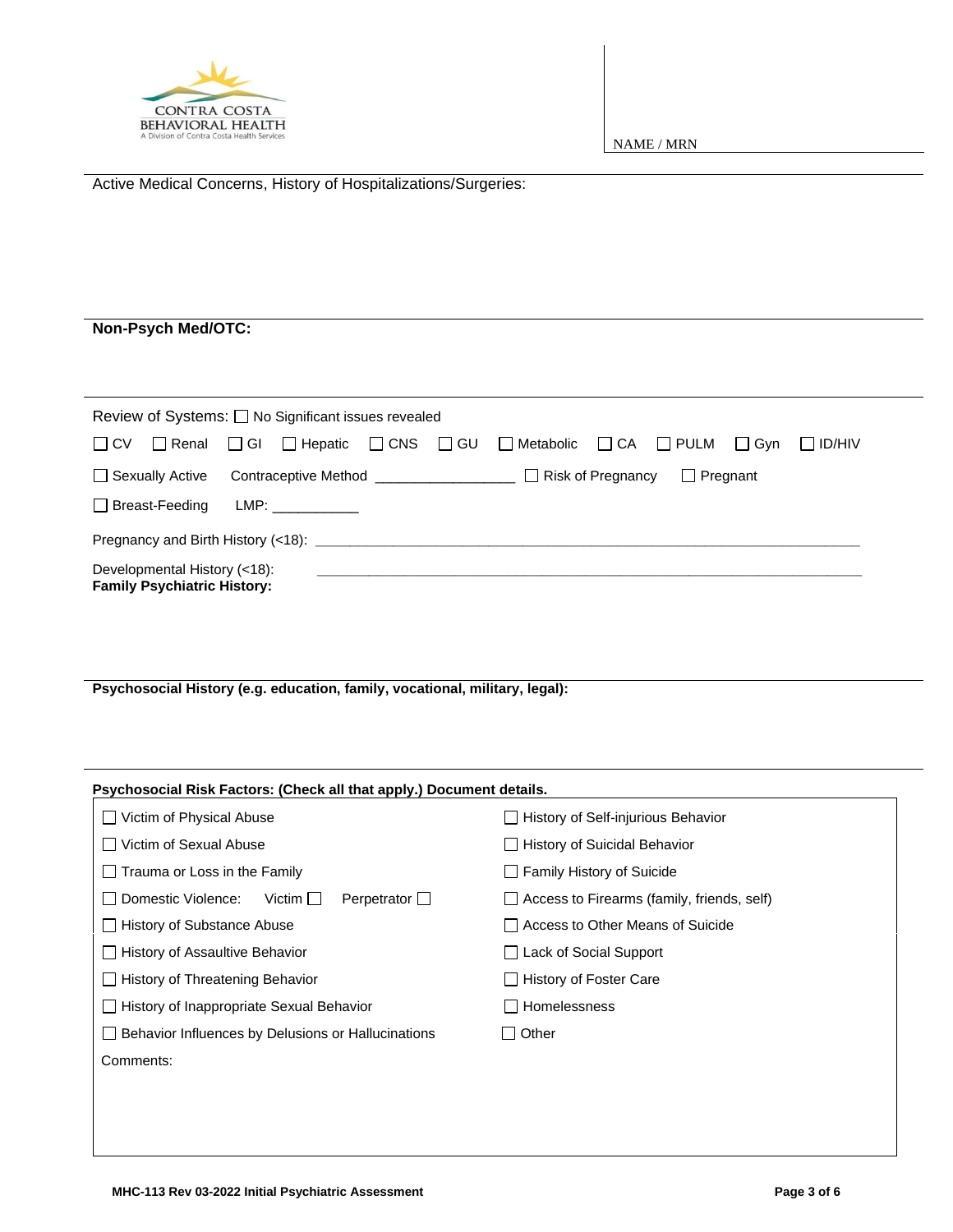

## **MENTAL STATUS EXAMINATION**

| APPEARANCE/GROOMING                                | Unremarkable                   |                                                                                   |
|----------------------------------------------------|--------------------------------|-----------------------------------------------------------------------------------|
| PSYCHO-MOTOR ACTIVITY                              | $\Box$ Unremarkable            |                                                                                   |
| ATTITUDE/RELATEDNESS                               | Unremarkable<br>$\blacksquare$ |                                                                                   |
| <b>SPEECH</b>                                      | ∐ Unremarkable                 |                                                                                   |
| <b>MOOD</b>                                        | $\Box$ Unremarkable            |                                                                                   |
| <b>AFFECT</b>                                      | $\Box$ Unremarkable            |                                                                                   |
| <b>THOUGHT PROCESS</b>                             | Unremarkable<br>$\mathsf{L}$   | Remarkable for:                                                                   |
| <b>THOUGHT CONTENT</b>                             | $\Box$ Unremarkable            |                                                                                   |
| PERCEPTUAL DISTURBANCE                             | Unremarkable<br>ΙI             |                                                                                   |
| <b>ORIENTATION</b>                                 | □ Unremarkable                 |                                                                                   |
| MEMORY/CONCENTRATION                               | Unremarkable<br>$\mathsf{L}$   |                                                                                   |
| <b>FUND OF KNOWLEDGE</b>                           | Unremarkable<br>$\mathsf{L}$   |                                                                                   |
| INTELLECT/ABSTRACT THINKING                        | Unremarkable<br>$\mathsf{L}$   |                                                                                   |
| INSIGHT/ JUDGEMENT                                 | □ Unremarkable                 |                                                                                   |
| <b>IMPULSE CONTROL</b><br>Additional Obecniatione: | Unremarkable<br>$\mathsf{L}$   | Remarkable for:<br><u> 1980 - Johann John Stein, mars an de British (b. 1980)</u> |

Additional Observations:

## **Current Risk Assessment:**

Danger to SELF (Intent, Plan Means): **\_\_\_\_\_\_\_\_\_\_\_\_\_\_\_\_\_\_\_\_\_\_\_\_\_\_\_\_\_\_\_\_\_\_\_\_\_\_\_\_\_\_\_\_\_\_\_\_\_\_\_\_\_\_\_\_\_\_\_\_\_\_**

Danger to OTHER (Intent, Plan Means):

Grave Disability: **\_\_\_\_\_\_\_\_\_\_\_\_\_\_\_\_\_\_\_\_\_\_\_\_\_\_\_\_\_\_\_\_\_\_\_\_\_\_\_\_\_\_\_\_\_\_\_\_\_\_\_\_\_\_\_\_\_\_\_\_\_\_\_\_\_\_\_\_\_\_\_\_\_\_\_\_\_\_\_\_\_**

**Clinical Summary (Optional):**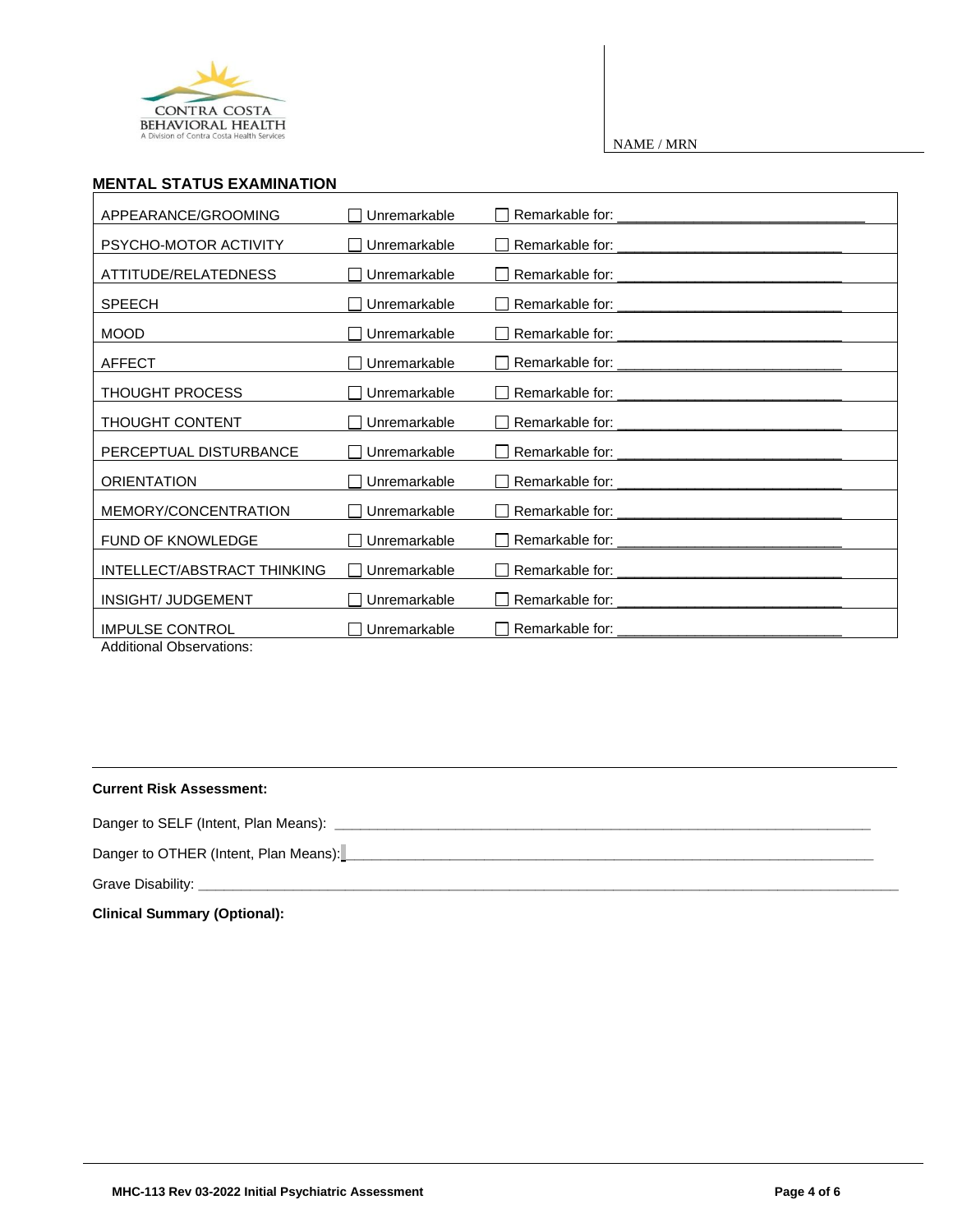

| Diagnostic Impression: DSM Code and Narrative – Designate diagnosis which is primary focus of treatment with a "P"                                                                                                             |             |             |     |               |                                                                                                                                                                         |             |           |                    |               |
|--------------------------------------------------------------------------------------------------------------------------------------------------------------------------------------------------------------------------------|-------------|-------------|-----|---------------|-------------------------------------------------------------------------------------------------------------------------------------------------------------------------|-------------|-----------|--------------------|---------------|
| ICD-10 Code: ____________________________                                                                                                                                                                                      |             |             |     |               |                                                                                                                                                                         |             |           |                    |               |
| DSM-5 Narrative Diagnosis: University of the Contract of the Contract of the Contract of the Contract of the Contract of the Contract of the Contract of the Contract of the Contract of the Contract of the Contract of the C |             |             |     |               |                                                                                                                                                                         |             |           |                    |               |
| ICD-10 Code: _______________________________                                                                                                                                                                                   |             |             |     |               | DSM-5 Diagnosis: ________________________(Secondary)                                                                                                                    |             |           |                    |               |
|                                                                                                                                                                                                                                |             |             |     |               |                                                                                                                                                                         |             |           |                    |               |
|                                                                                                                                                                                                                                |             |             |     |               |                                                                                                                                                                         |             |           |                    |               |
| FUNCTIONAL IMPAIRMENT: (IF MODERATE OR ABOVE, MAY WARRANTS TARGETED CASE MANAGEMENT)                                                                                                                                           |             |             |     |               |                                                                                                                                                                         |             |           |                    |               |
| <b>Family Relations</b><br>Academic/Vocational Performance  <br><b>Self Care</b>                                                                                                                                               | None        | Mild<br>日   | Mod | <b>Severe</b> | <b>Peer Relations</b><br><b>Physical Health</b><br><b>Substance Abuse</b>                                                                                               | None        | Mild<br>凵 | Mod<br>H           | <b>Severe</b> |
| <u>TARGETED SYMPTOMS:</u>                                                                                                                                                                                                      |             |             |     |               |                                                                                                                                                                         |             |           |                    |               |
| Cognition/Memory/Thought<br><b>Attention/Impulsivity</b><br>Socialization/Communication<br><b>Depressive Symptoms</b><br><b>Anxiety/Phobia/Panic Attack</b><br><b>Affect Regulation</b>                                        | <b>None</b> | <b>Mild</b> | Mod | <b>Severe</b> | <b>Perceptual Disturbance</b><br><b>Antisocial Behavior</b><br><b>Destructive/Assaultive</b><br><b>Mania/Agitation/Lability</b><br><b>Somatic Disturbance</b><br>Other: | <b>None</b> | Mild      | Mod<br>2<br>2<br>2 | <b>Severe</b> |
|                                                                                                                                                                                                                                |             |             |     |               |                                                                                                                                                                         |             |           |                    |               |

## **Initial Treatment Plan/Targeted Case Management:**

Does client meet the criteria for TCM? (May include moderate or above Functional Impairment and/or risk of losing placement/housing, need for financial support, social support, prevocational/employment assistance, rehabilitation, AOD services, or other programs or services considered necessary.)  $\Box$  No  $\Box$  Yes Explain:

|            | Referral to Coordination of Care with:                                                  |                                          |
|------------|-----------------------------------------------------------------------------------------|------------------------------------------|
| $\Box$ PCP | Case Management   Therapist                                                             | Family/ Other Support Substance Abuse Tx |
|            | $\Box$ Housing $\Box$ Community Agencies $\Box$ Vocational Rehab $\Box$ Social Security |                                          |
| Dataila :  |                                                                                         |                                          |